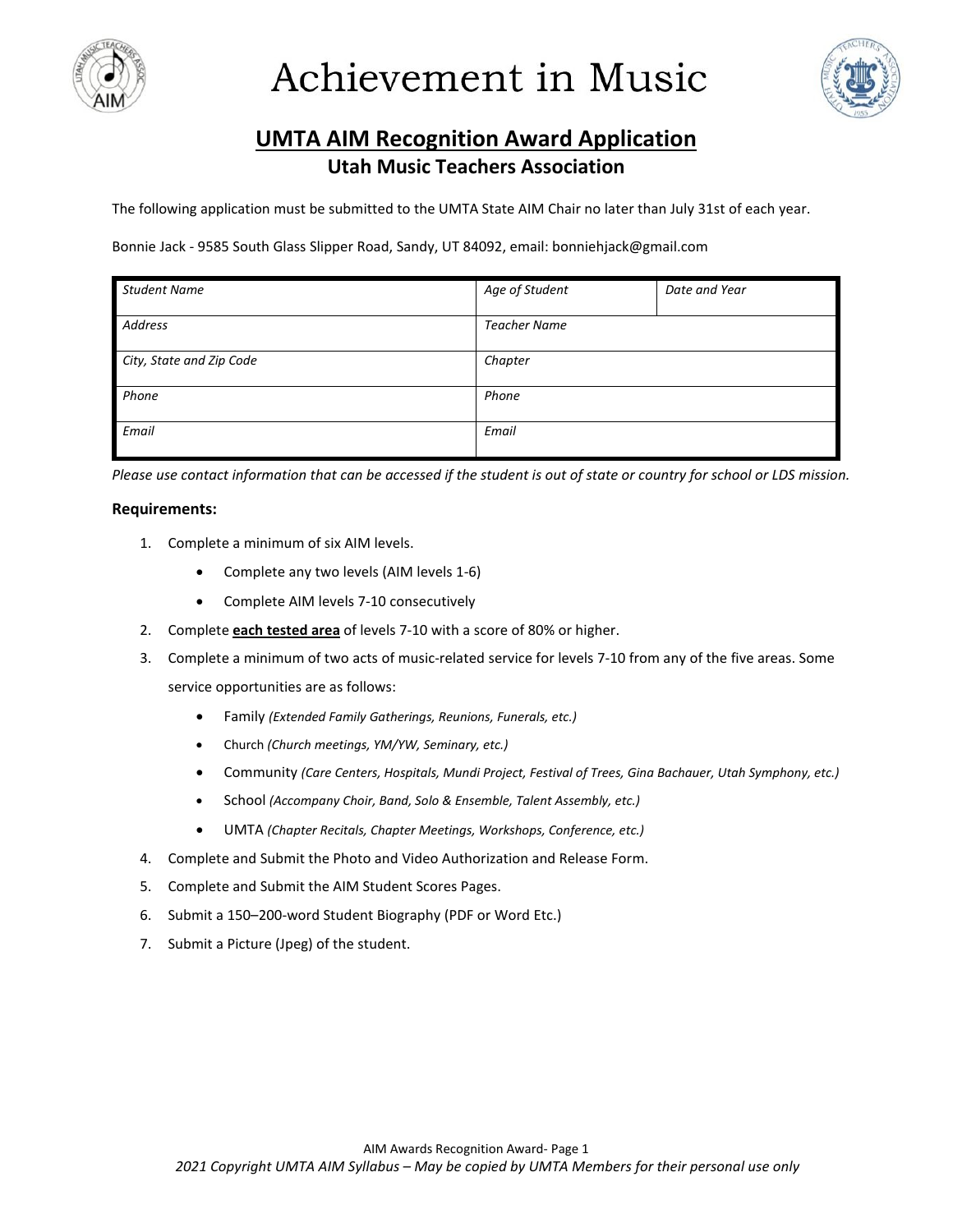



## **UMTA AIM Recognition Award Application**

#### **Utah Music Teachers Association**

*Affiliated with the Music Teachers National Association*

## PHOTO AND VIDEO AUTHORIZATION AND RELEASE FORM

#### Event Name: AIM Recognition Award

#### By Signing Below:

(Parent, Guardian or Student 18 and older only)

- 1) I grant permission to the above Music Teachers Association for submitted video footage of the child/entrant to be uploaded to Dropbox, Google Drive, Youtube, or any other online format, to be shared with other teachers and adjudicators. I understand that videos uploaded to Youtube will be "unlisted" videos that can be seen and shared only by someone with the direct link, and they will not show up in YouTube's search results.
- 2) I also grant permission to use the name of the child/entrant on any digital paperwork, file names, and/or videos, for the purpose of identification.
- 3) I agree to indemnify, release or hold harmless the above association, its members or representatives, from any claims or causes of action arising or related in any respect to the event or the child's/entrant's participation in this event.

Student Name

\_\_\_\_\_\_\_\_\_\_\_\_\_\_\_\_\_\_\_\_\_\_\_\_\_\_\_\_\_\_\_\_\_\_\_\_\_\_\_\_\_\_\_\_\_\_\_\_\_\_\_\_\_\_\_\_\_\_\_\_\_\_\_\_\_\_\_\_\_\_\_\_\_\_\_\_\_\_

\_\_\_\_\_\_\_\_\_\_\_\_\_\_\_\_\_\_\_\_\_\_\_\_\_\_\_\_\_\_\_\_\_\_\_\_\_\_\_\_\_\_\_\_\_\_\_\_\_\_\_\_\_\_\_\_\_\_\_\_\_\_\_\_\_\_\_\_\_\_\_\_\_\_\_\_\_\_

Authorized Signature of Permission **Example 20** and the example of  $\theta$ 

Comments (optional)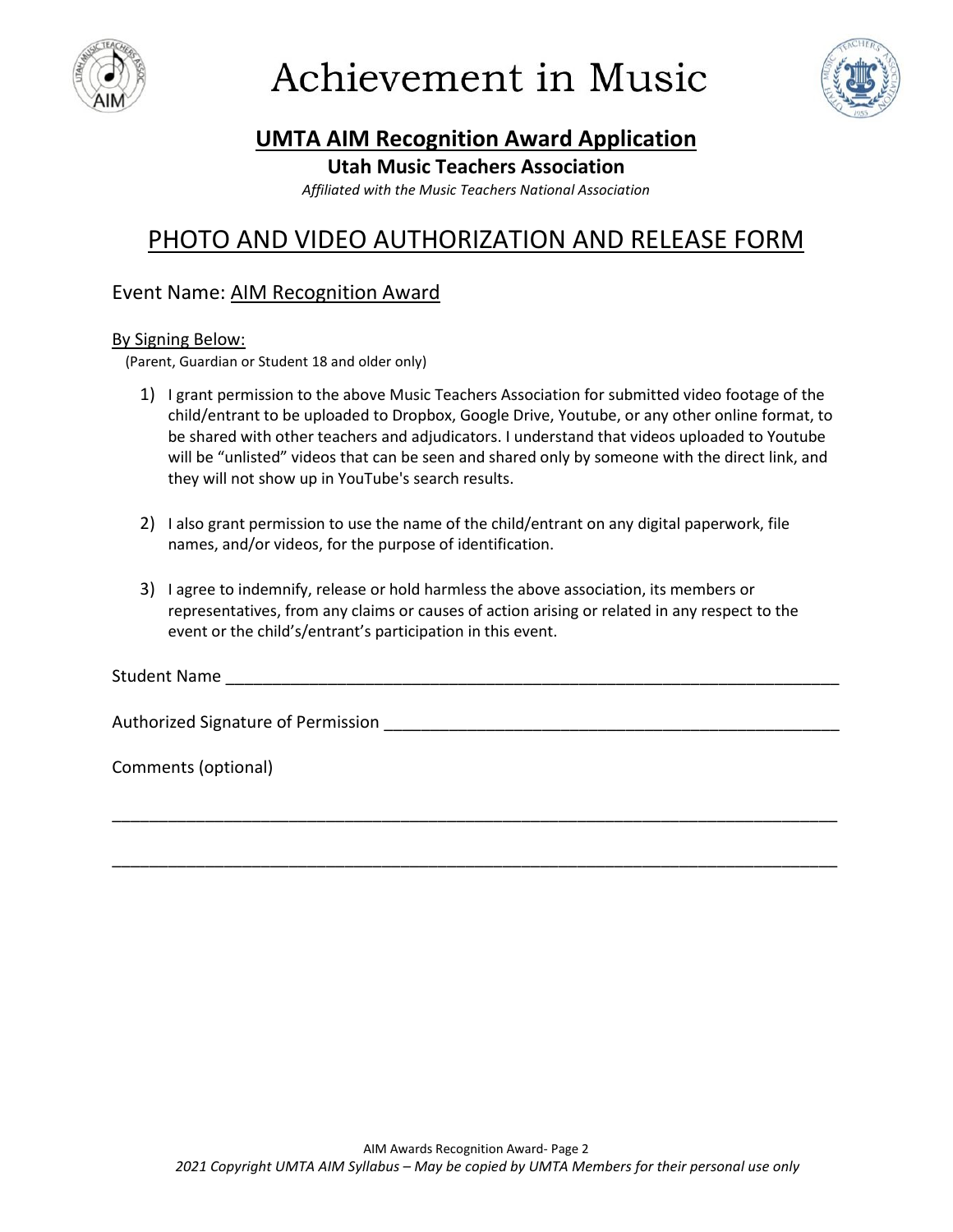



## **UMTA AIM Recognition Award Application**

### **Utah Music Teachers Association AIM Student Scores**

Provide the record of scores for all AIM levels completed from Levels 1-6 below. At least two levels are required.

|       |      |             |                     |               | Technique/<br>Sight Reading | Cumulative |                |
|-------|------|-------------|---------------------|---------------|-----------------------------|------------|----------------|
| Level | Year | Performance | <b>Ear Training</b> | <b>Theory</b> |                             | Average    | <b>Teacher</b> |
|       |      |             |                     |               |                             |            |                |
|       |      |             |                     |               |                             |            |                |
| 3     |      |             |                     |               |                             |            |                |
| 4     |      |             |                     |               |                             |            |                |
|       |      |             |                     |               |                             |            |                |
| 6     |      |             |                     |               |                             |            |                |

| Level          | Year                                                     | Performance          | <b>Ear Training</b> | <b>Theory</b> | Technique/<br><b>Sight Reading</b>                | <b>Cumulative</b><br>Average | <b>Teacher</b> |
|----------------|----------------------------------------------------------|----------------------|---------------------|---------------|---------------------------------------------------|------------------------------|----------------|
| 7              |                                                          |                      |                     |               |                                                   |                              |                |
| Level          | <b>Date</b>                                              | <b>Service Event</b> |                     |               | Description (piece/composer, service given, etc.) |                              |                |
|                |                                                          |                      |                     |               |                                                   |                              |                |
| $\overline{ }$ |                                                          |                      |                     |               |                                                   |                              |                |
| ⇁              |                                                          |                      |                     |               |                                                   |                              |                |
|                |                                                          |                      |                     |               |                                                   |                              |                |
| ⇁              |                                                          |                      |                     |               |                                                   |                              |                |
|                | Continue Additional Service on next page, below Level 10 |                      |                     |               |                                                   |                              |                |

|       |                                                          |                      |                     |               | Technique/           | <b>Cumulative</b> |                                                   |
|-------|----------------------------------------------------------|----------------------|---------------------|---------------|----------------------|-------------------|---------------------------------------------------|
| Level | Year                                                     | Performance          | <b>Ear Training</b> | <b>Theory</b> | <b>Sight Reading</b> | Average           | <b>Teacher</b>                                    |
| 8     |                                                          |                      |                     |               |                      |                   |                                                   |
| Level | <b>Date</b>                                              | <b>Service Event</b> |                     |               |                      |                   | Description (piece/composer, service given, etc.) |
| 8     |                                                          |                      |                     |               |                      |                   |                                                   |
| 8     |                                                          |                      |                     |               |                      |                   |                                                   |
| 8     |                                                          |                      |                     |               |                      |                   |                                                   |
| 8     |                                                          |                      |                     |               |                      |                   |                                                   |
| 8     |                                                          |                      |                     |               |                      |                   |                                                   |
|       | Continue Additional Service on next page, below Level 10 |                      |                     |               |                      |                   |                                                   |

|       |                                                          |                      |                     |               | Technique/                                        | <b>Cumulative</b> |                |
|-------|----------------------------------------------------------|----------------------|---------------------|---------------|---------------------------------------------------|-------------------|----------------|
| Level | Year                                                     | Performance          | <b>Ear Training</b> | <b>Theory</b> | <b>Sight Reading</b>                              | Average           | <b>Teacher</b> |
| 9     |                                                          |                      |                     |               |                                                   |                   |                |
| Level | <b>Date</b>                                              | <b>Service Event</b> |                     |               | Description (piece/composer, service given, etc.) |                   |                |
| 9     |                                                          |                      |                     |               |                                                   |                   |                |
| 9     |                                                          |                      |                     |               |                                                   |                   |                |
| 9     |                                                          |                      |                     |               |                                                   |                   |                |
| 9     |                                                          |                      |                     |               |                                                   |                   |                |
| 9     |                                                          |                      |                     |               |                                                   |                   |                |
|       | Continue Additional Service on next page, below Level 10 |                      |                     |               |                                                   |                   |                |

AIM Awards Recognition Award- Page 3 *2021 Copyright UMTA AIM Syllabus – May be copied by UMTA Members for their personal use only*